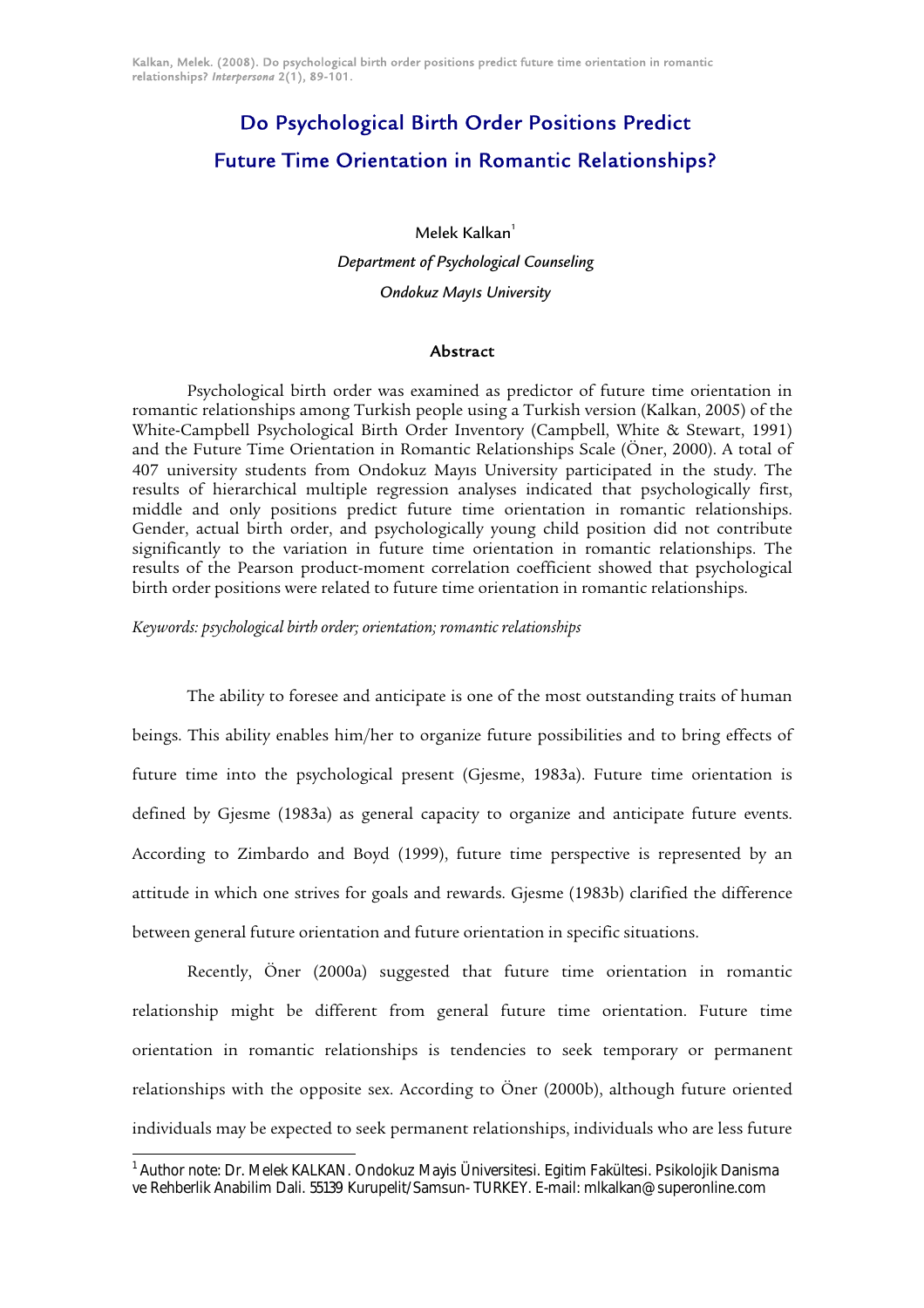oriented may even enjoy temporary relationships. Previous studies have investigated the factors that are related to future time orientation in romantic relationships. Öner (2000b) suggested that self-esteem and attribution style might play an important role in explaining why some individuals are future oriented in their romantic relationships. The findings of studies showed that future time orientation in romantic relationships is associated with sex, choosing a partner, relationship satisfaction, and characteristics of individuals such as jealousy and self-monitoring (Öner, 2001; Öner, 2002; Sakallı-Uurlu, 2003). But these factors might be the limited predictor of future time orientation in romantic relationships. It is considered that familial factors might also predict future time orientation in romantic relationships.

Birth order is one of the important familial factors. It refers to the location in a family. The family environment into which a child is born is different for each birth; and each child has an essentially different position in the family (Dreikurs, 1999). These positions are named as the oldest, middle, youngest and only. The characteristics of four basic positions are as follows: The first-born child is depicted as powerful and influential (Campbell, White & Stewart, 1991). These children are the center of attention; but they are described as the "dethroned" children. They feel dethroned when the second child is born (Gfroerer, Gfroerer, Curlette, White & Kern, 2003). The middle child may feel squeezed between the first-born and younger siblings. They may be seen as being in a race with the first child in order to overtake the privileged position of the oldest (Asbhy, LoCicero & Kenny, 2003; Stewart, 2004). The youngest child is seen as babied, pampered, or spoiled (Sullivan & Schwebel, 1996; Stewart & Campbell, 1998). The only children are protected and scrutinized by parents. These children are always the center of attention, like the first-borns, and they are under pressure from their parents (Stewart & Campbell, 1998; Gfroerer et al., 2003).

Each position has tasks, and the adult traits, life style, personality, and other dynamics reflect how these tasks were answered in childhood (Shulman & Mosak, 1977; Campbell et al., 1991; Michalski & Shackelford, 2002; Healey & Ellis, 2007). Lohman,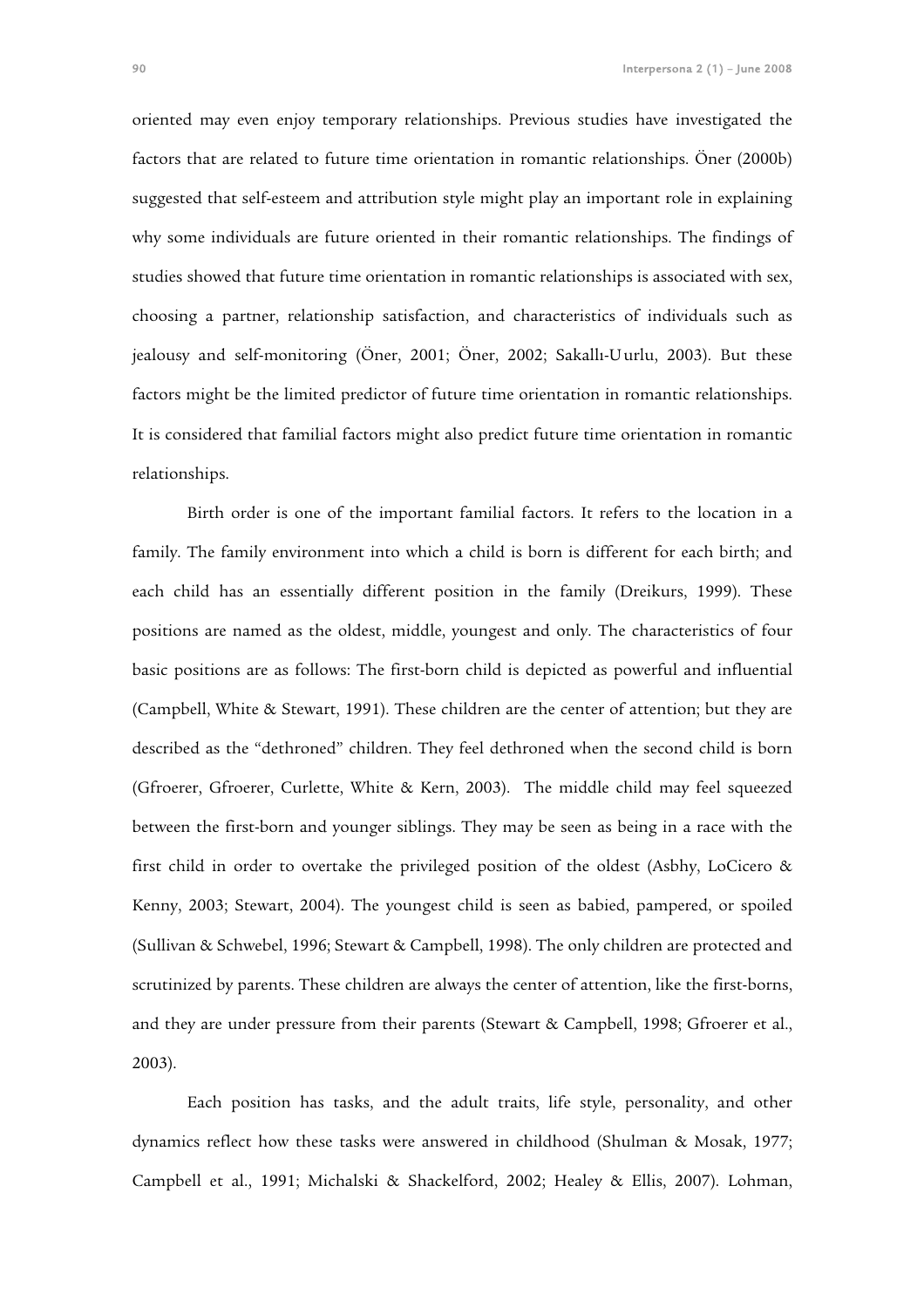Lohman and Christensen (1985) found that the actual birth order and psychological birth order are not always the same. Psychological birth order is generally defined as the role an individual perceives him or herself to be filling within the family (Heiblim, 2006). The interpreting of the exclusive experience by the child influences his or her personality (Kiedaisch, 2006). The psychological birth order may or may not be the person's chronological place in the ordinal birth order of the family. The psychological position of the person, rather than the actual position, is the important factor in the personality development (Campbell et al., 1991). Psychological birth order is a family dynamic that plays a significant role in the development of a child's lifestyle (Gfroerer et al., 2003), and this perceived parental support in the family influences the structure and affective quality of child's future orientation (Trommsdorf, 1983).

Most of the studies indicated that general future time orientation is related to familial factors (McCabe & Barnett, 2000; Kerpelman, Shoffner & Ross-Griffin, 2002; Seginer, Vermulst & Shoyer, 2004; Peterson, 2006; Brommfield, 2007; Nyhus & Webley, 2007). All these studies provide an indication of parental support being one important determinant of children's and adolescents' orientation towards the future. However, future time orientation in romantic relationships and psychological birth order relations are not expressed in a clear way. Within this framework, the first aim of this study is to determine the relationship between the psychological birth order and future time orientation in romantic relationships. The final aim of this study is to examine how far future time orientation in romantic relationships is affected by psychological birth order.

## Method

### *Participants*

The participants were 407 heterosexual students (186 men, 211 women) from Ondokuz Mayıs University in Turkey. The mean age of all of the participants was 22.6 years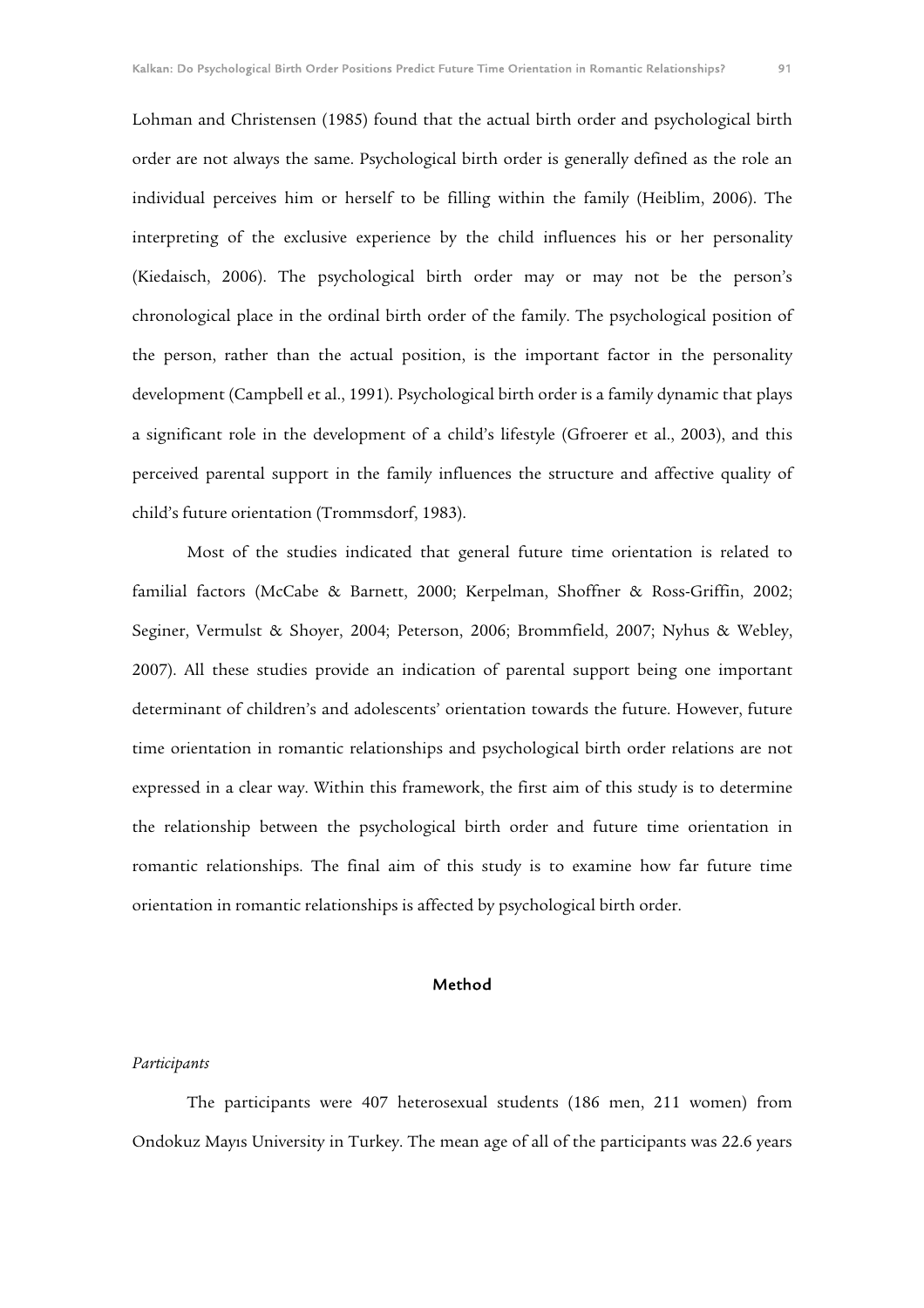(SD= 1.7), with a range from 17 to 24 years of age. By their report, 30.5% of the participants were first-born, 28.5% were middle-born, 33% were last-born, and 8.1% were only birth order.

#### *Instruments*

Two self-report instruments were used in the study; White-Campbell Psychological Birth Order Inventory was used to measure individuals' perceptions of his or her position in the family constellation. Future Time Orientation in Romantic Relationships Scale was used to assess tendencies to seek temporary or permanent relationships with the opposite sex.

*White-Campbell Psychological Birth Order Inventory (PBOI)* This instrument was developed by Campbell, White and Stewart (1991), and adapted to the Turkish population by Kalkan (2005). The adapted form was utilized for the present study. The PBOI consists of four factors representing the oldest, middle, youngest, and only psychological birth order categories. The construct validity of the PBOI was investigated through factor analysis. In the analysis of that investigation, it was observed that the four factors, accounted for 49.85% of the total variance for women, and accounted for 50.27% of the total variance for men. The test-retest reliabilities for the instrument for a 4-week test-retest interval for 52 individuals are as follows: First child,  $r = .89$  (for women),  $r = .77$  (for men); middle child,  $r = .84$  (for women), r= .79 (for men), youngest child, r= .78 (for women), r= .88 (for men); and only child, r= .83 (for women), r= .89 (for men). The internal consistency reliabilities for women was .79 (first), .86 (middle), .82 (youngest), and .74 (only), and for men .65 (first), .75 (middle), .68 (youngest), and .82 (only). Some of the items of the PBOI are given in the Appendix A.

*Future Time Orientation in Romantic Relationships Scale (FTORR)* The FTORR was developed by Öner (2000b). A few examples from the scale are "I prefer to enjoy the present time without considering the future of my relationships with the opposite sex", or "I usually think about and make plans about the future of my romantic relationships". A 4-point Likert-type scale, ranging from 1= *it is very true of me* to 4= *not at all true of me* was used. FTORR scores range from 11-44, with higher scores indicating higher future orientation.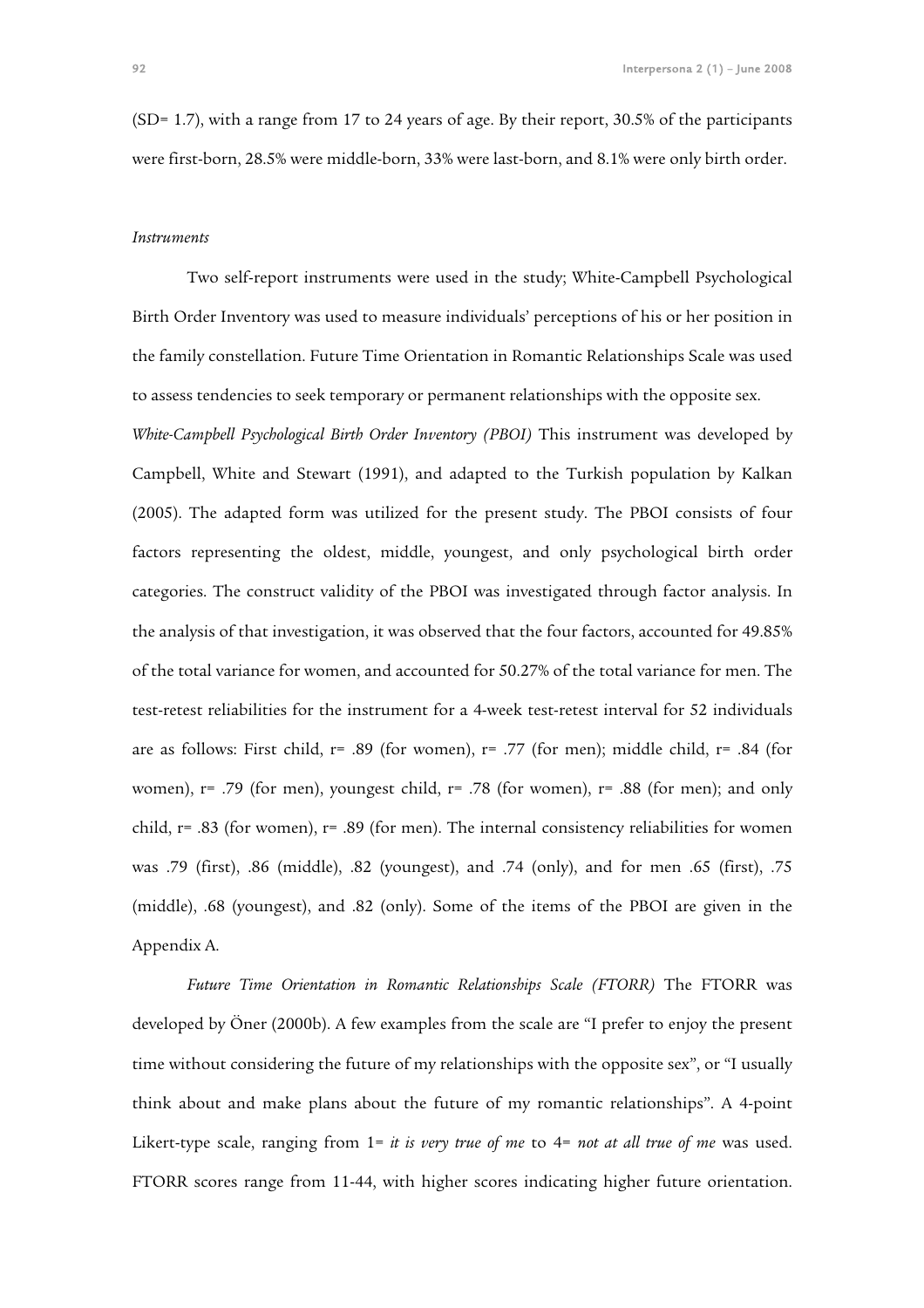The Cronbach alpha internal consistency coefficient was .81 of the scale. Some of the items of the FTORR are given in the Appendix B.

*Participant demographics* Participants provided demographic information including age, sex, birth order position, dating status and relationship time.

## *Procedure and Data Analysis*

The participants were randomly selected from Ondokuz Mayıs University. The questionnaires were distributed to students in class period. It took approximately 20 minutes to complete the questionnaires.

In data analysis, Pearson correlation coefficients and stepwise regression analysis were applied by using the SPSS program and  $p<0.05$  was accepted as a reference point to be statistically significant.

## **Results**

The data were initially analyzed by computing Pearson correlation coefficients. The results of this analysis show that the FTORR scores was significantly correlated with PBOI First scale (*r*=.70, *p*<.01), PBOI Middle scale (*r*=-.69, *p*<.01), PBOI Last Scale (*r*=-.40, *p*<.01), and PBOI Only Scale (*r*=.52, *p*<.01). According to this data, future time orientation in romantic relationships increases as psychologically first child and psychologically only child scores increases and also as psychologically middle child and psychologically last child scores decrease.

Next, variables were analyzed in three different groups in the hierarchical multiple regression analysis that was conducted to explore which variable of the study was the most important factor in future time orientation in romantic relationships. The influence of gender was tested in the first block. In the second block, actual birth order was added to the gender. Lastly, psychological birth order was included in the final block.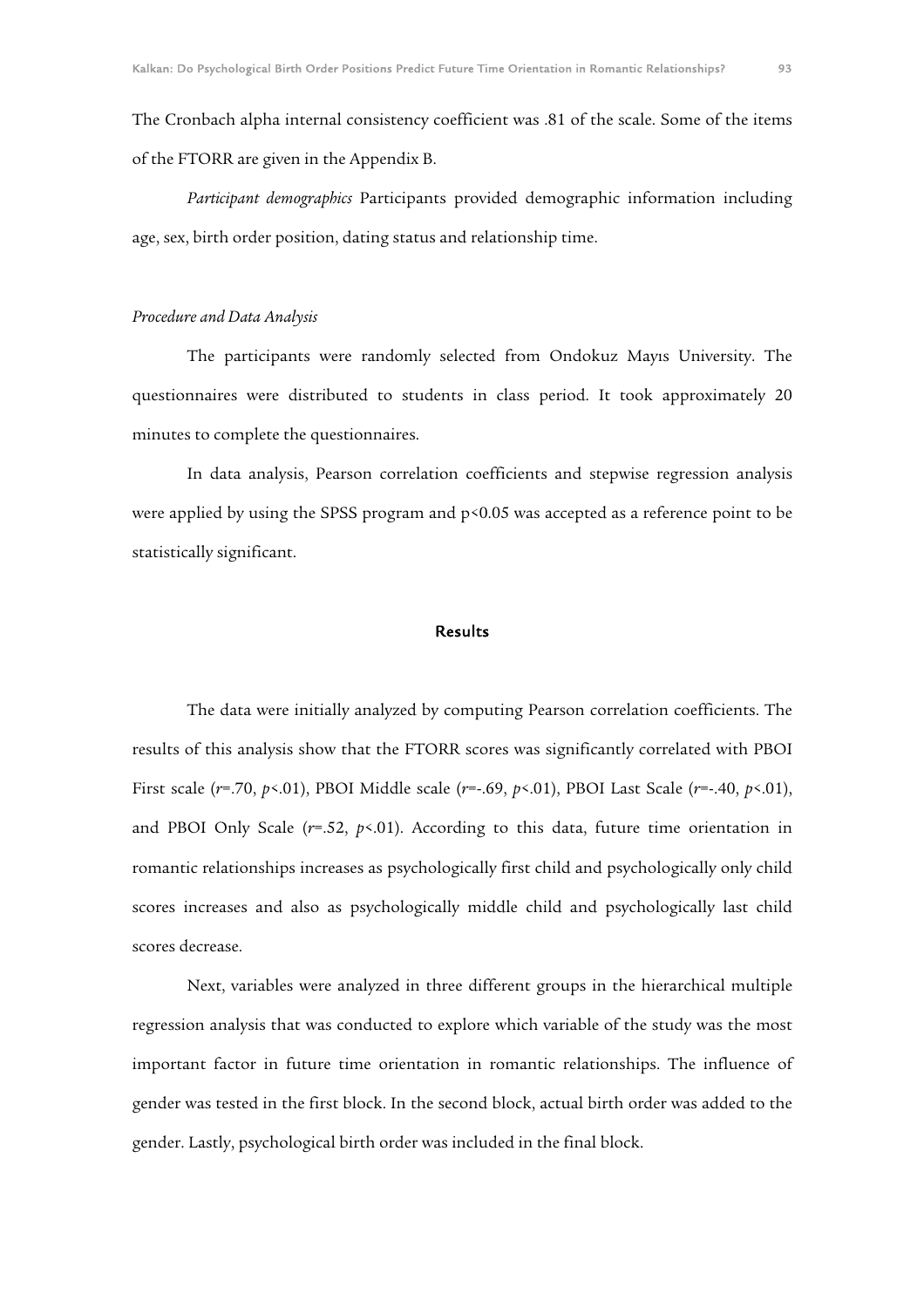In the first step, gender ( = .05, *R²*= 0.002, *p*>0.05) influenced future time orientation in romantic relationships positively. Gender accounted for 0.2% of the variance in future time orientation in romantic relationships [*F*(1,395)= .862, *p*>.05]. In the second step, the addition of actual birth order increased the *R²* from .002 to .003. In this step both gender ( = .05) and actual birth order  $( = .02)$  influenced future time orientation in romantic relationships positively (*R²*= 0.003, *p*>0.05). Gender and actual birth order accounted for 0.3% of the variance in future time orientation in romantic relationships [*F*(2,394)= .525, *p*>.05]. In the last step, the addition of psychological birth order increased the *R²* from .003 to .54. Gender  $( = .01)$ , actual birth order  $( = .03)$ , and psychological birth order accounted for 53.5% of the variance in future time orientation in romantic relationships [*F*(6,390)= 77.03, *p*<.001]. The results of the hierarchical multiple regression analysis indicate that psychologically first ( $= .36$ ), middle ( $= -.34$ ), and only ( $= .14$ ) child scores contribute to future time orientation in romantic relationships at a significant level. The effects of psychologically first and only child scores were positive on future time orientation in romantic relationships while that of psychologically middle child was negative. Psychologically last child  $( = .05)$  scores were not related significantly to future time orientation in romantic relationships.

## Discussion

In this study, the relationship between future time orientation in romantic relationships and psychological birth order was examined. The results of correlation analysis clearly indicate that psychologically first, middle, last, and only child was significantly related to future time orientation in romantic relationships.

The results reveal that as the scores of psychologically first child increases, future time orientation in romantic relationships scores also increase. The first born child is depicted as a leader, powerful, influential and feeling important. They perceive their parents' support. According to Trommsdorf (1983), the children who perceive their parents as loving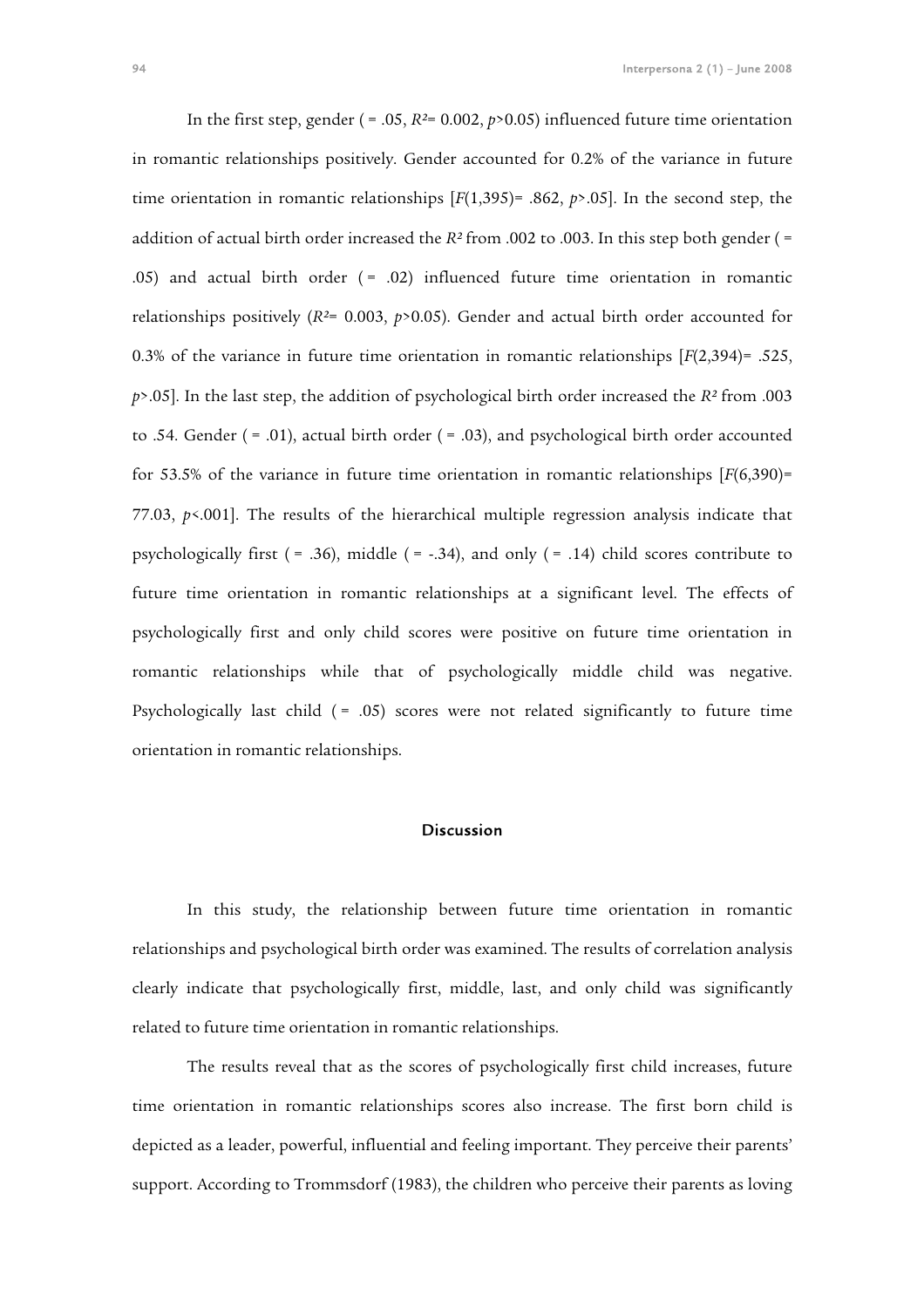and supporting should develop a trusting and positive attitude towards the future. Therefore, this finding contributes to the association between psychologically first child and future time orientation in romantic relationships.

The results indicate that psychologically middle child scores are negatively related to future time orientation in romantic relationships. The middle children are depicted as squeezed and feeling less important than siblings. Trommsdorf (1983) emphasized that the children who perceive little support are less optimistic about their future and less hopeful than children who perceive their parents as highly supportive. Therefore, the middle children who perceive little support may be expected to seek temporary relationships.

The results demonstrate that psychologically young child scores are negatively related to future time orientation in romantic relationships. The studies of the youngest children have shown that they tend to have a greater external locus of control compared with those in other birth positions (Stewart, 2004). As Brannigan, Shahon and Schaller (1992) noted externals are more past oriented than internals. Therefore, this finding contributes to the association between psychologically young child and future time orientation in romantic relationships.

The results reveal that as the scores of psychologically only child increases, future time orientation in romantic relationships scores also increase. Only children relish their parents' spotlight. They perceive parents' protectiveness and apprehensions (Stewart, 2004). As Trommsdorf (1983) noted these children develop a positive attitude towards the future like the firstborns.

Finally, the role of gender, actual birth order, and psychological birth order on future time orientation in romantic relationships was examined. The results of the hierarchical multiple regression analysis revealed that psychological birth order is a predictor of future time orientation in romantic relationships. Yet, gender and actual birth order did not contribute significantly to the variance in future time orientation in romantic relationships. The results indicated that psychologically first, middle, and only child positions were important predictors of future time orientation in romantic relationships,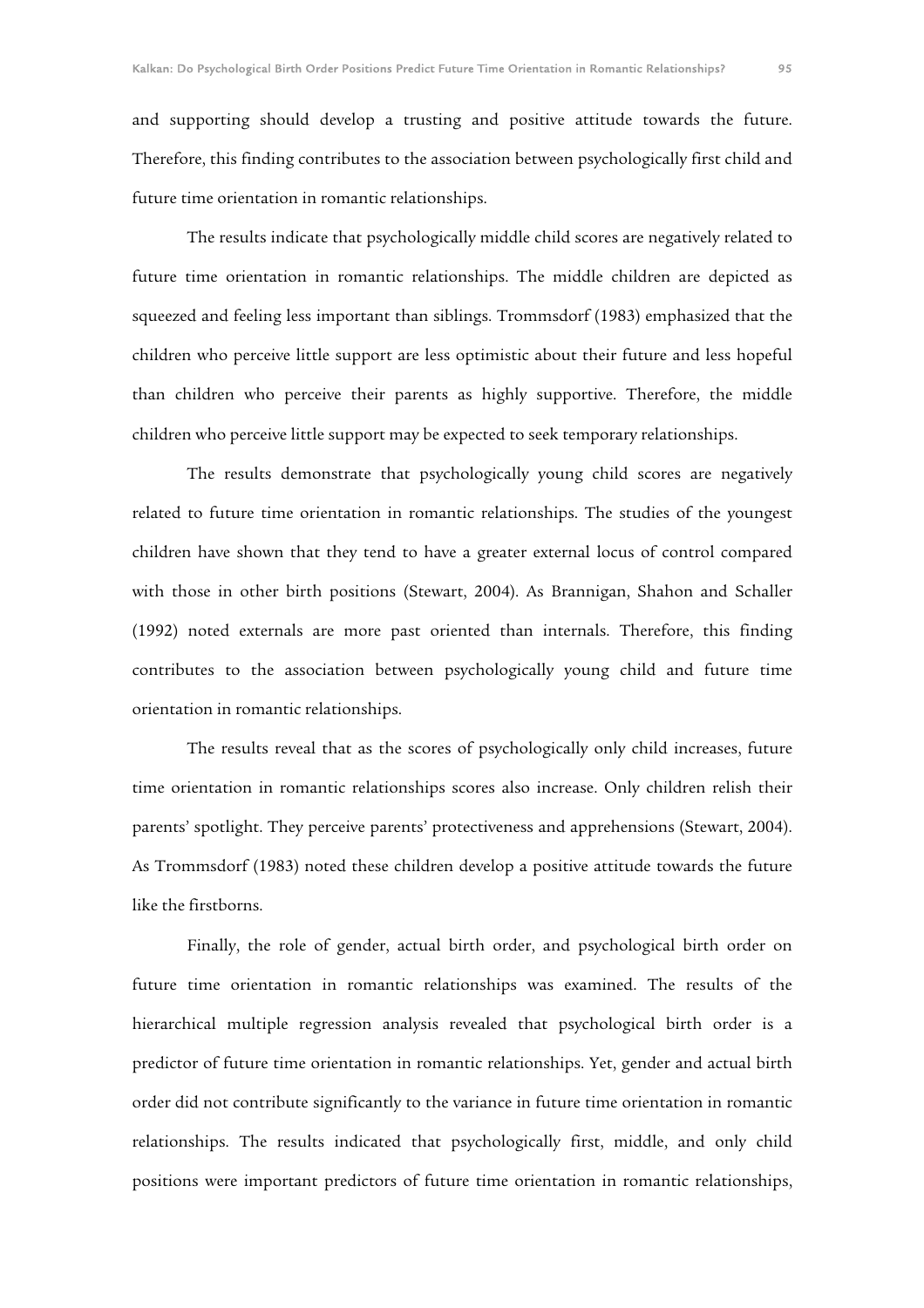but that psychologically the last born position was not a predictor of future time orientation in romantic relationships. These results clarified that the knowledge of a person's position in the family may play a centrally role in their future time orientation in romantic relationships. The findings of this study regarding the gender and actual birth order are inconsistent with those of previous research. The impact of gender on future time orientation in romantic relationships has been substantiated by a number of researchers (Nurmi, 1991; Öner, 2001; Sakallı-Uurlu 2003). Similarly, the results concerning actual birth order in this study are also inconsistent with other findings (Trommsdorf, 1983; Brannigan, Shahon and Schaller, 1992) pointing out the relation between actual birth order and future time orientation. The inconsistency of findings demonstrates the need for more research.

From the results of this study, some suggestions can be given for clinical practice or therapeutic situations. It is important that the client's own perceptions about family and sibling interactions be clarified, to fully understand the individual (Gfroerer et al., 2003). Therefore clinicians or psychological counselors can use these findings to understand future time orientation in romantic relationships. This information can help the clinician or counselor to understand and identify the clients' feelings and perceptions.

This study has some limitations. First, the present study was conducted in Turkey which is a traditional country. Cultural practices show that birth order patterns varied in traditional societies (Keller & Zach, 2002). Thus, generalizations should be made with caution. Additional research is needed on the relationship between psychological birth order and future time orientation in romantic relationships, involving men and women from different cultures in which the values and manners regarding romantic relationships might differ. Second, the data were collected from university students. Further studies should be conducted in a different education level or different professions. The results of this study need to be replicated with various samples, in order to test these initial outcomes. If studies produce similar findings, then implications could be pursued to provide guides for therapists, counselors, parents, and the individuals themselves. Third, this study was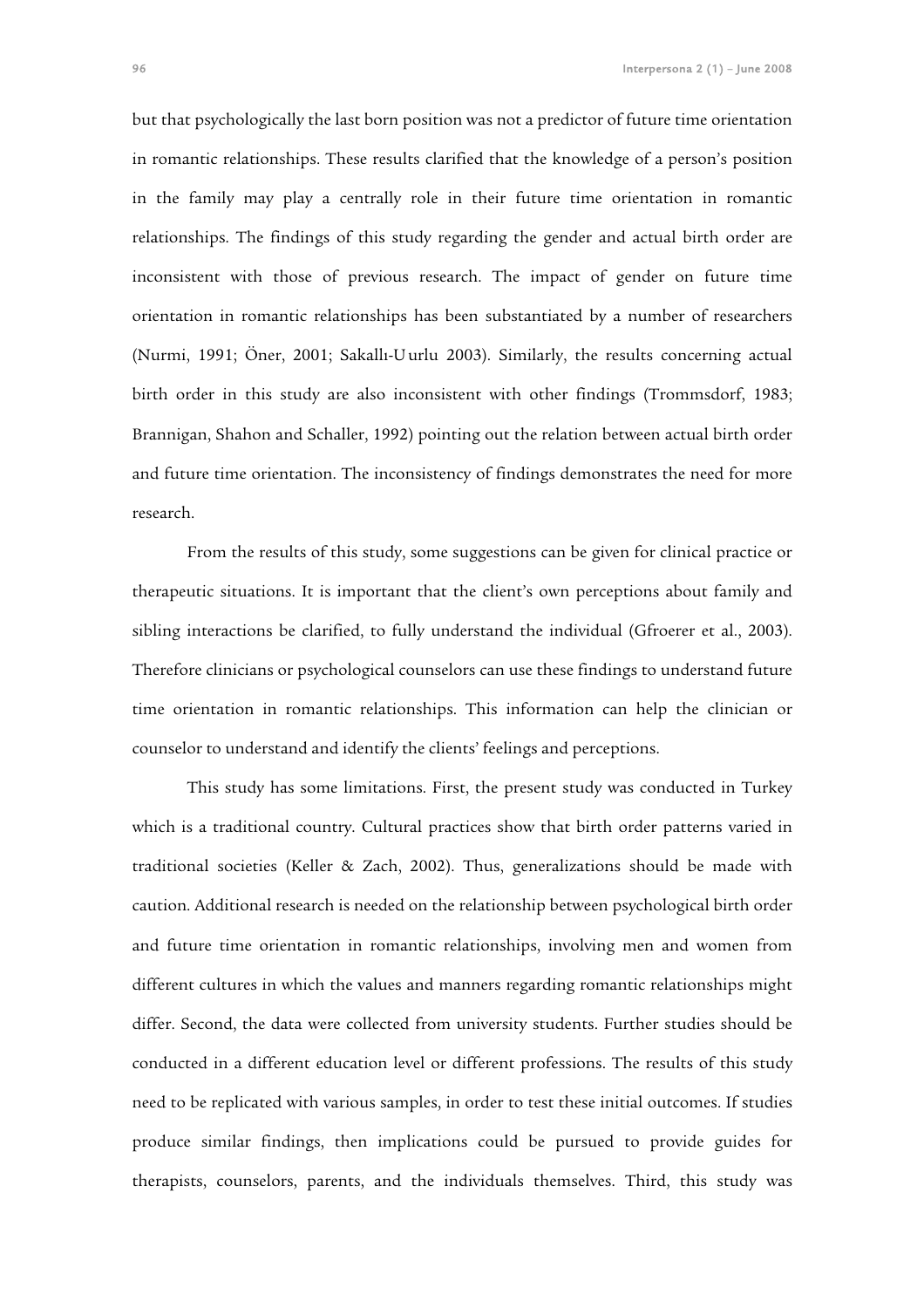conducted in single individuals' sample. Further research might focus on similar issues with married couples.

Consequently, this research has shown the usefulness of psychological birth order positions. Despite its limitations, the study provides information into the variables that influence future time orientation in romantic relationships.

### References

- Ashby J.S., LoCicero, K.A. & Kenny, M.C. (2003). The relationship of multidimensional perfectionism to psychological birth order. *Journal of Individual Psychology*, *59*(1), 43-51.
- Brannigan, G., Shahon, A.J., Schaller, J.A. (1992). Locus of control and time orientation in daydreaming: Implications for therapy. *The Journal of Genetic Psychology*, *153*(3), 35-361.
- Brommfield, K.A. (2007). Mechanisms through which supportve adult relationships and future orientation contribute to positive outcomes in low-income African-American adolescents. Georgia State University, Unpublished Doctoral Thesis.
- Campbell, L., White, J. & Stewart, A. (1991). The relationship of psychological birth order to actual birth order. *Individual Psychology*, *47*, 380-391.
- Dreikurs, R. (1999). *An introduction to individual psychology*. Florence, KY: Routledge.
- Gfroerer, K.P., Gfroerer, C.A., Curlette, W.L., White, J. & Kern, R.M. (2003). Psychological birth order and the BASIS-A inventory. *Journal of Individual Psychology*, *59*(1), 31-41.
- Gjesme, T. (1983a). Introduction: An inquiry into the concept of future orientation. *International Journal of Psychology*, *18*, 347-350.
- Gjesme, T. (1983b). On the concept of future time orientation: Considerations of some functions' and measurements' implications. *International Journal of Psychology*, *18*, 443- 461.
- Healey, M. D. & Ellis, B. J. (2007). Birth order, conscientiousness, and openness to experience: tests of the family-niche model of personality using a within-family methodology. *Evolution and Human Behavior, 28*, 55–59.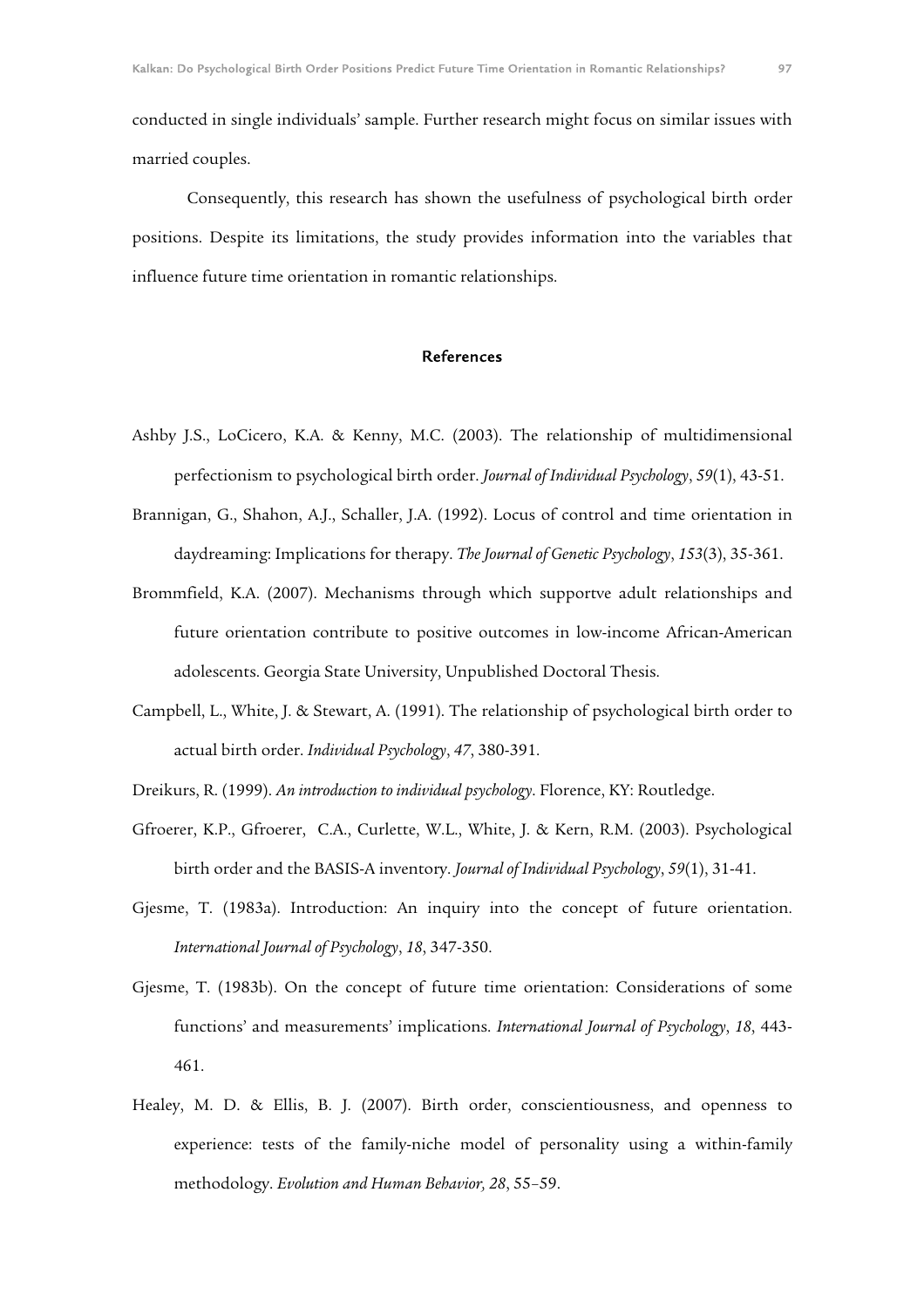- Heiblim, R. (2006). A correlational study of the relationship between birth order and individual's locus of control. Rowan University, Unpublished Master Thesis.
- Öner, B. (2000a). Relationship satisfaction and dating experience: Factors affecting future time orientation in relationships with the opposite sex. *The Journal of Psychology*, *134*(5), 527-536.
- Öner, B. (2000b). Future time orientation and relationships with the opposite sex. *The Journal of Psychology*, *134*(3), 306-314.
- Öner, B. (2001). Factors predicting future time orientation for romantic relationships with the opposite sex. *The Journal of Psychology*, *135*, 430–438.
- Öner, B. (2002). Self-monitoring and future time orientation in romantic relationships. *The Journal of Psychology*, *136*(4), 420-424.
- Kalkan, M. (2005). White-Campbell psikolojik doum sırası envanterinin geçerlik ve güvenirlii [The reliability and validity of the White-Campbell psychological birth order inventory]. *Psikiyatri Psikoloji Psikofarmakoloji Dergisi*, *13*(3), 169-174.
- Kerpelman, J. L., Shoffner, M. F. & Ross-Griffin, S. (2002). African-American mothers' and daughters' beliefs about possible selves and their strategies for reaching the adolescents' future academic and career goals. *Journal of Youth and Adolescence, 31*(4)*,*  289-302.
- Kiedaisch, C.S. (2006). The effects of psychological birth order on Goldberg's "Big 5" personality traits. Rowan University, Unpublished Master Thesis.
- Lohman, J.F., Lohman, T.G. & Christensen, O. (1985). Psychological position and perceived sibling differences. *Individual Psychology*, *41*(3), 313-327.
- McCabe, K., & Barnett, D. (2000). The relations between familial factors and the future orientation of urban, African-American sixth graders. *Journal of Child and Family Studies, 9*(4), 491-508.
- Michalski, R. L. & Shackelford, T. K. (2002). An attempted replication of the relationships between birth order and personality. *Journal for Research on Personality, 36*, 182–188.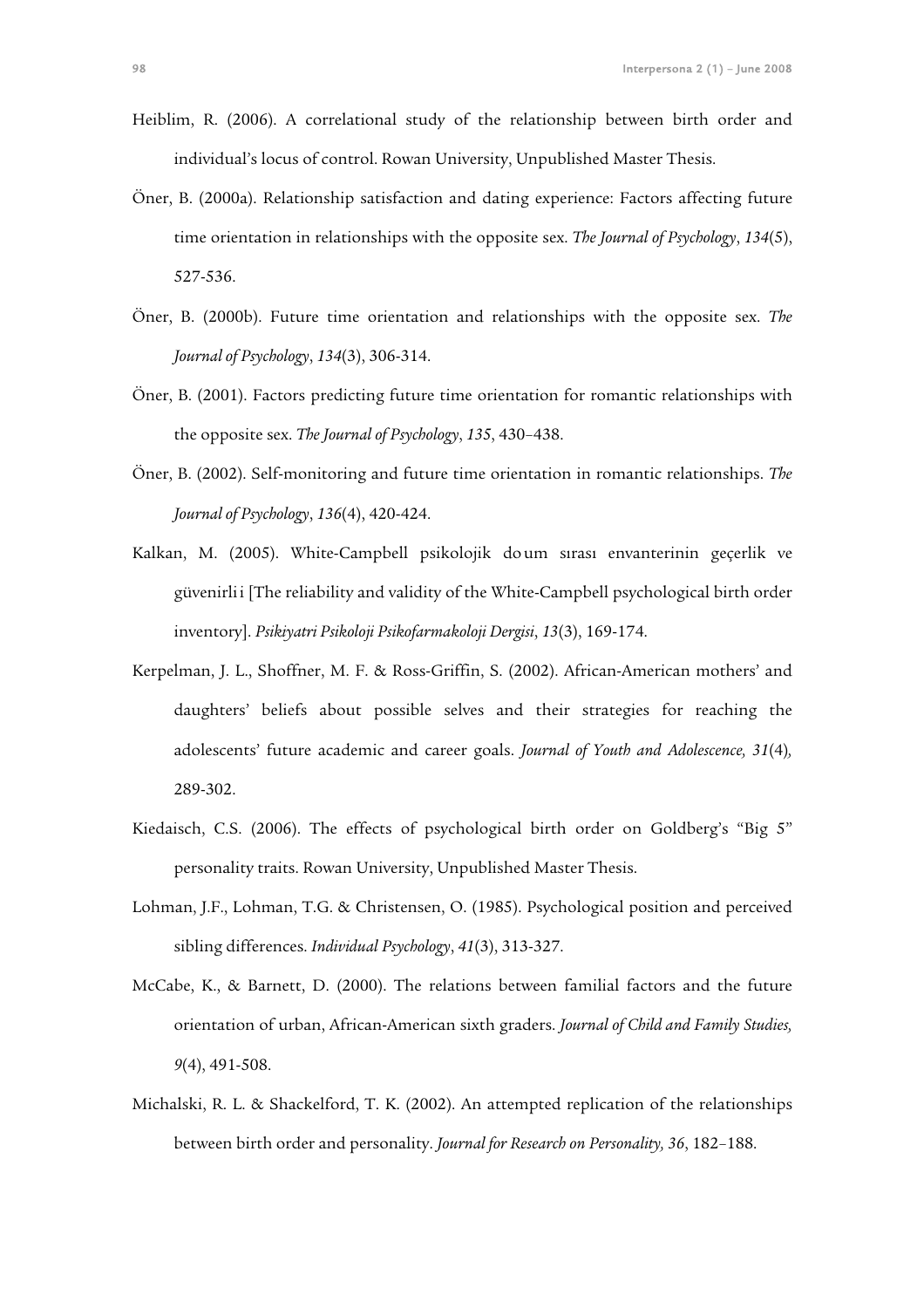- Nurmi, J.E. (1991). How do adolescents see their future? A review of the development of future orientation and planning. *Developmental Review, 11*, 1-59.
- Nyhus, E.K. & Webley, P. (2007). The relationship between parenting style and adolescents' future orientation and spending preferences. Nordic Consumer Policy Research Conference.
- Peterson, B.E. (2006). Generativity and successful parenting: an analysis of young adult outcomes. *Journal of Personality, 74*(3), 847-870.
- Sakalli-Uurlu, N. (2003). How do romantic relationship satisfaction, gender stereotypes, and gender relate to future time orientation in romantic relationships? *Journal of Psychology*, *137*(3), 294-303.
- Seginer, R., Vermulst, A. & Shoyer, S. (2004). The indirect link between perceived parenting and adolescent future orientation: A multiple-step model. *International Journal of Behavioral Development, 28,* 365-378.
- Shulman, B.H. & Mosak, H. H. (1977). Birth order and ordinal position: two adlerian views. *Journal of Individual Psychology*, *33*, 114-121.
- Sullivan, B.F. & Schwebel, A.I. (1996). Birth-order position, gender, and irrational relationship beliefs. *Individual Psychology*, *52*, 55-64.
- Stewart, A.E. (2004). Can knowledge of client birth order bias clinical judgment? *Journal of Counseling and Development*, *82*(2), 167-176.
- Stewart, A.E & Campbell, L.F. (1998). Validity and reliability of the White-Campbell psychological birth order inventory. *Journal of Individual Psychology*, *54*(1), 42-60.
- Trommsdorff, G. (1983). Future orientation and socialization. *International Journal of Psychology*, *18*, 381-406.
- Zimbardo, P.G. & Boyd, J.N. (1999). Putting time in perspective: a valid, reliable individual differences metric. *Journal of Personality and Social Psychology, 77*(6), 1271-1288.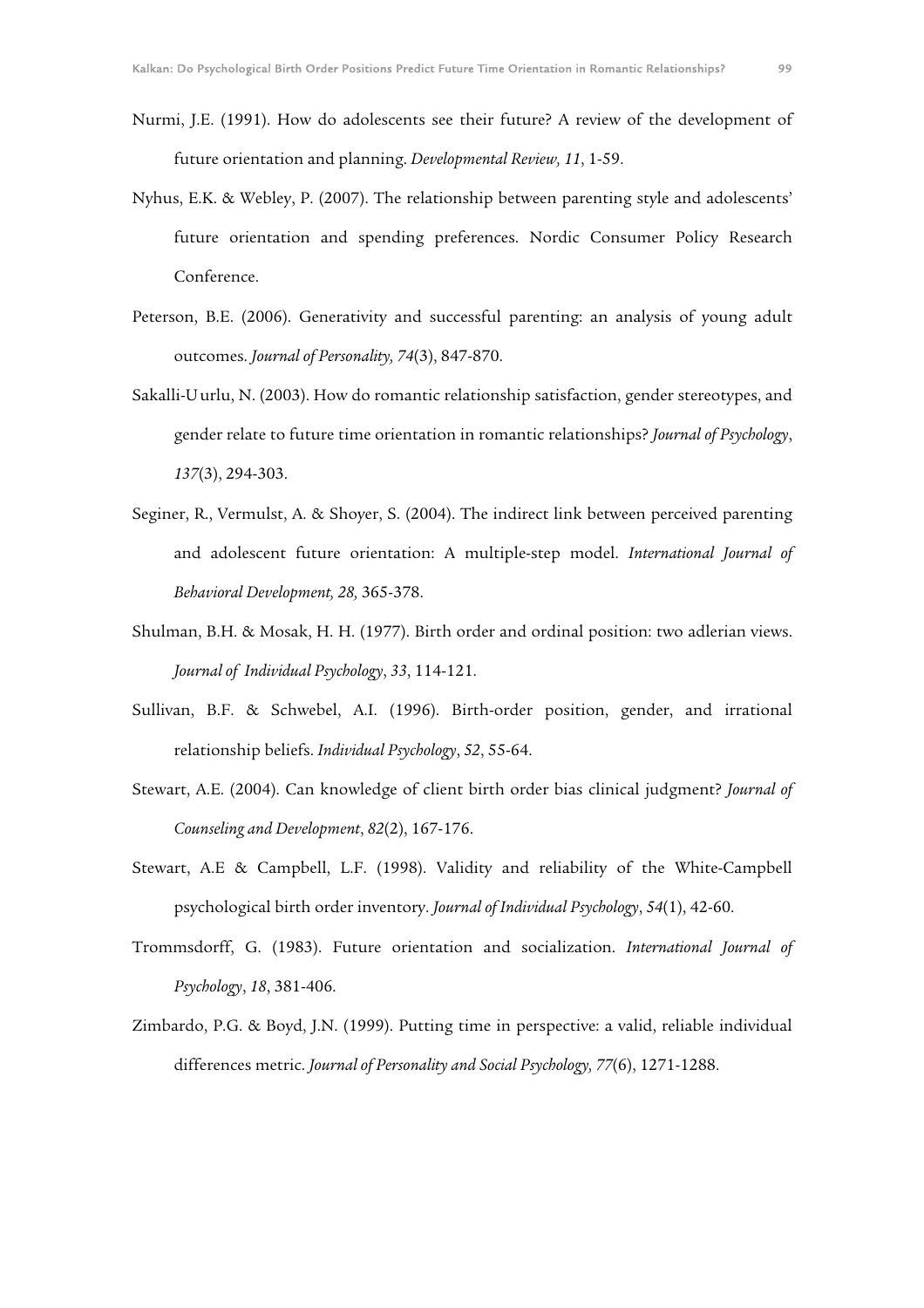# Appendix A

## Psychological Birth Order Inventory\*

- 1. I believed my parents had high expectations of me.
- 2. I was babied by my family members.
- 3. My family was more involved in my life than I wanted.
- 7. I felt isolated from others.
- 11. It was important to me to advise my brothers and sisters about right and wrong.
- 13. It seemed like I never had my parent's full attention.
- 18. My parents tried to manage my life.
- 22. I often felt less loved than others in my family.
- 24. It was important to me to do things right.
- 30. I felt disconnected from others in my family.
- 32. It was important to me to be the best.
- 37. I was seen as the most adorable in the family.
- 40. I felt like I was less valuable than other members of my family.
- 42. I felt left out by my brothers and sisters.

\_\_\_\_\_\_\_\_\_\_\_\_\_\_\_\_\_\_\_\_\_\_\_\_\_\_\_\_\_\_\_\_\_\_\_\_\_\_\_\_\_\_\_\_

<sup>\*</sup>PBOI adapted to the Turkish population by Kalkan (2005).